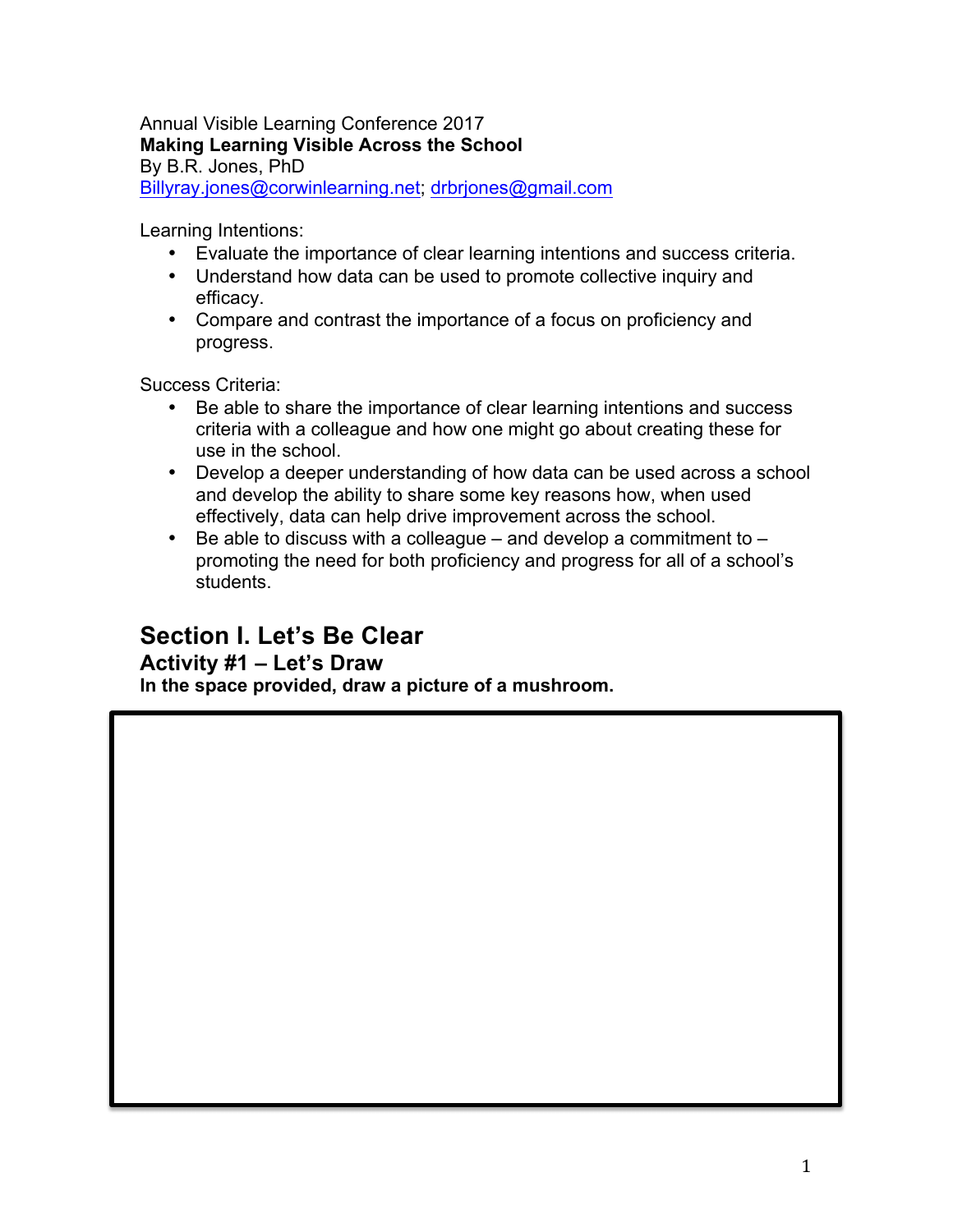# **Activity #2 – Let's Pair Up**

- **Divide into pairs.**
- **Using an activity or task you previously used (or observed) in class, determine two (2) possible Learning Intention(s) that were reinforced by the task.**
- **Create a "child speak" learning intention(s), then the success criterion, and rework until all agree.**
- **Then match the learning intentions with the learning resources (are they matched, efficient, etc.).**
- **Be prepared to share your work.**

**The Task or Activity Learning Intention – First Draft Child Friendly Version Success Criteria – First Draft Final Version: We Are Learning To:** • • **We will know we have learned it if:** • • • •

•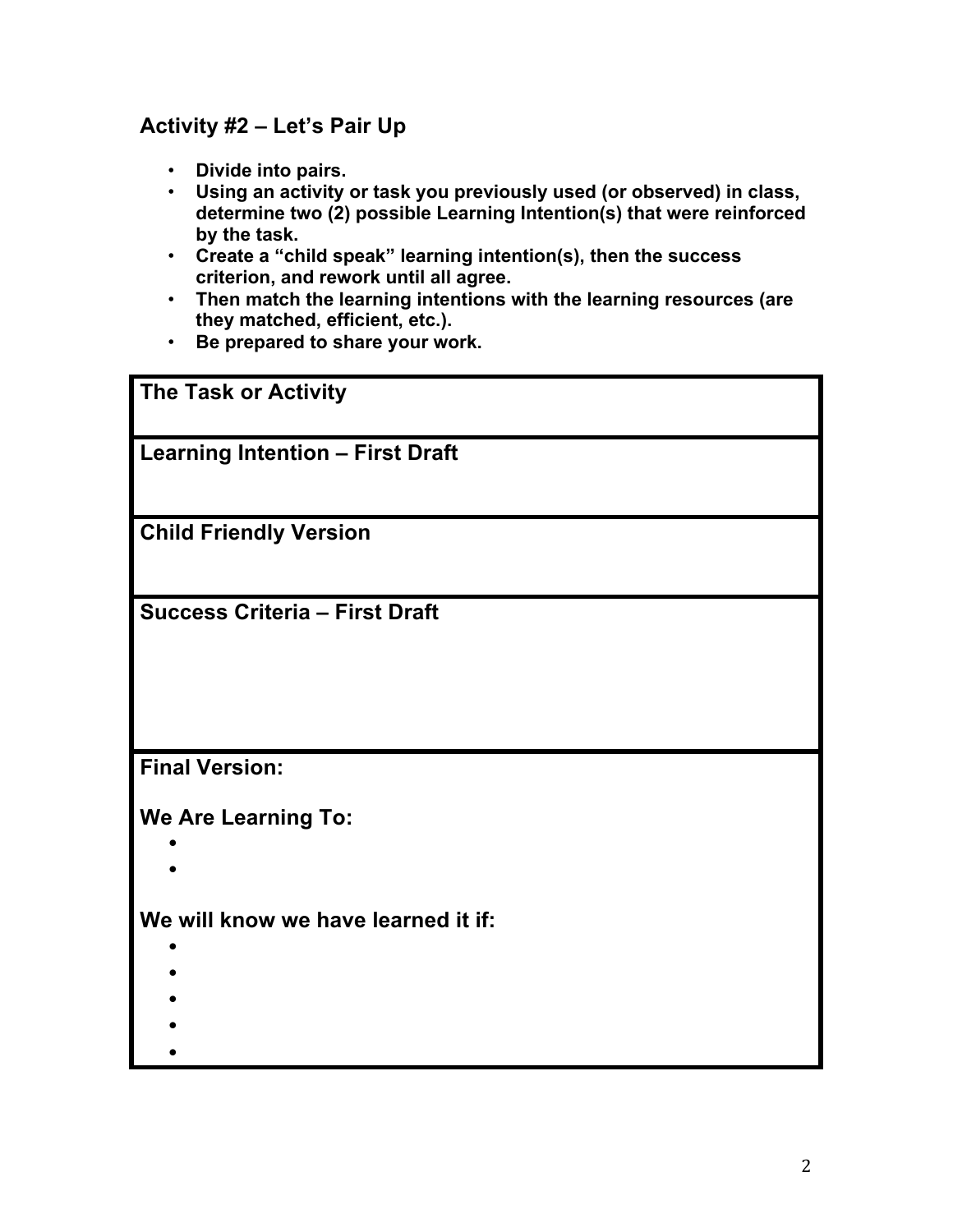**Activity #3 – Let's Review**

- **Looking back to the work you did in activity #2.**
- **How might you add balance in the possible learning intentions that are being addressed?**
- **Using the SOLO Taxonomy, make adjustments so that both surface and deep learning intentions are represented.**
- **Be prepared to share/discuss your work.**

| <b>Surface - Learning Intentions</b> | <b>Deep - Learning Intentions</b> |
|--------------------------------------|-----------------------------------|
|                                      |                                   |
|                                      |                                   |
|                                      |                                   |
|                                      |                                   |
|                                      |                                   |
|                                      |                                   |
|                                      |                                   |
|                                      |                                   |
|                                      |                                   |
|                                      |                                   |

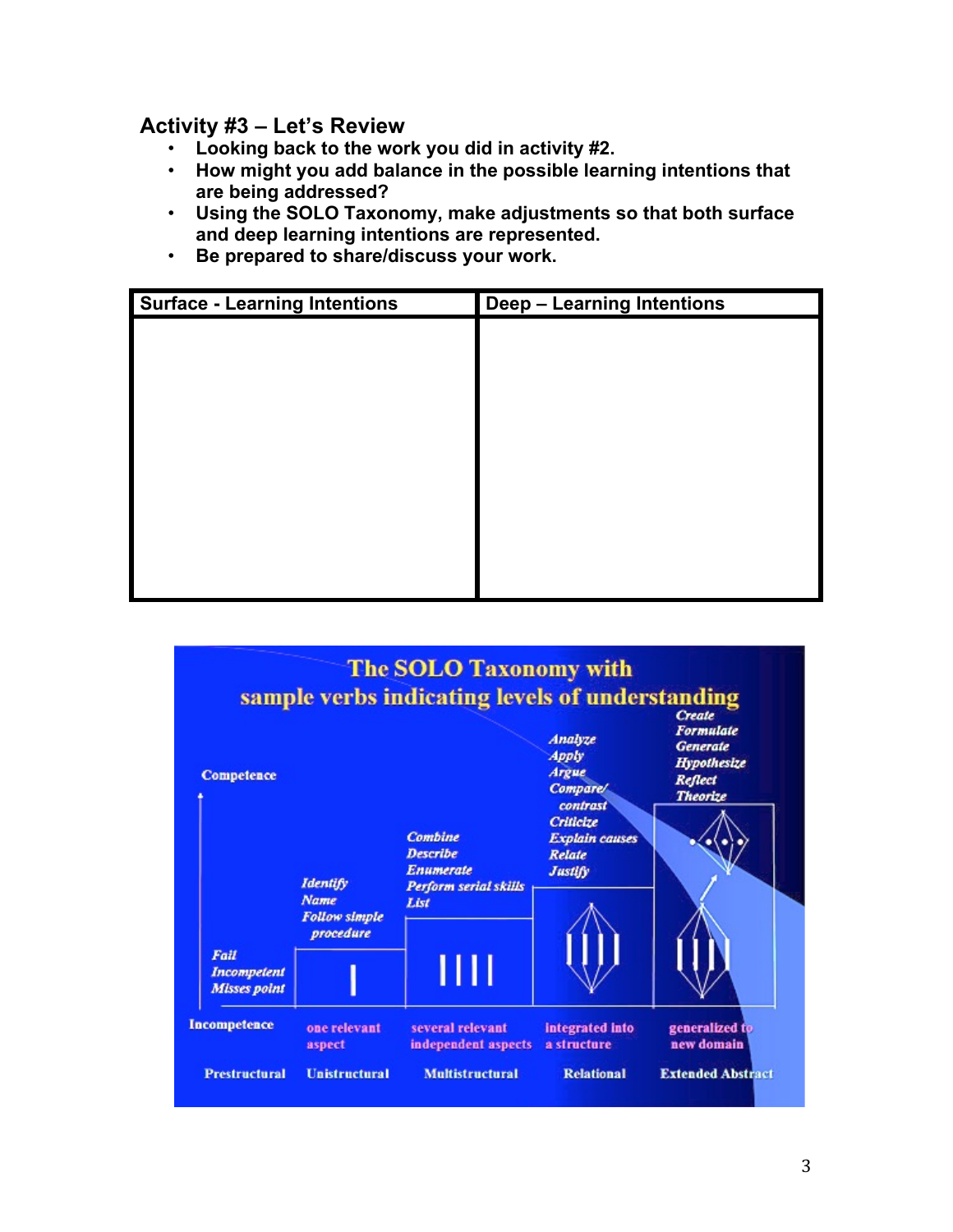### **Activity #4 – Partner Ponder (Think, Pair, Share)**

1. Presently, on a daily basis, how do students know what they are learning in your school?

2. What evidence do you use to measure if students' know what they are learning?

3. What could clarity around what students are learning look like in your school?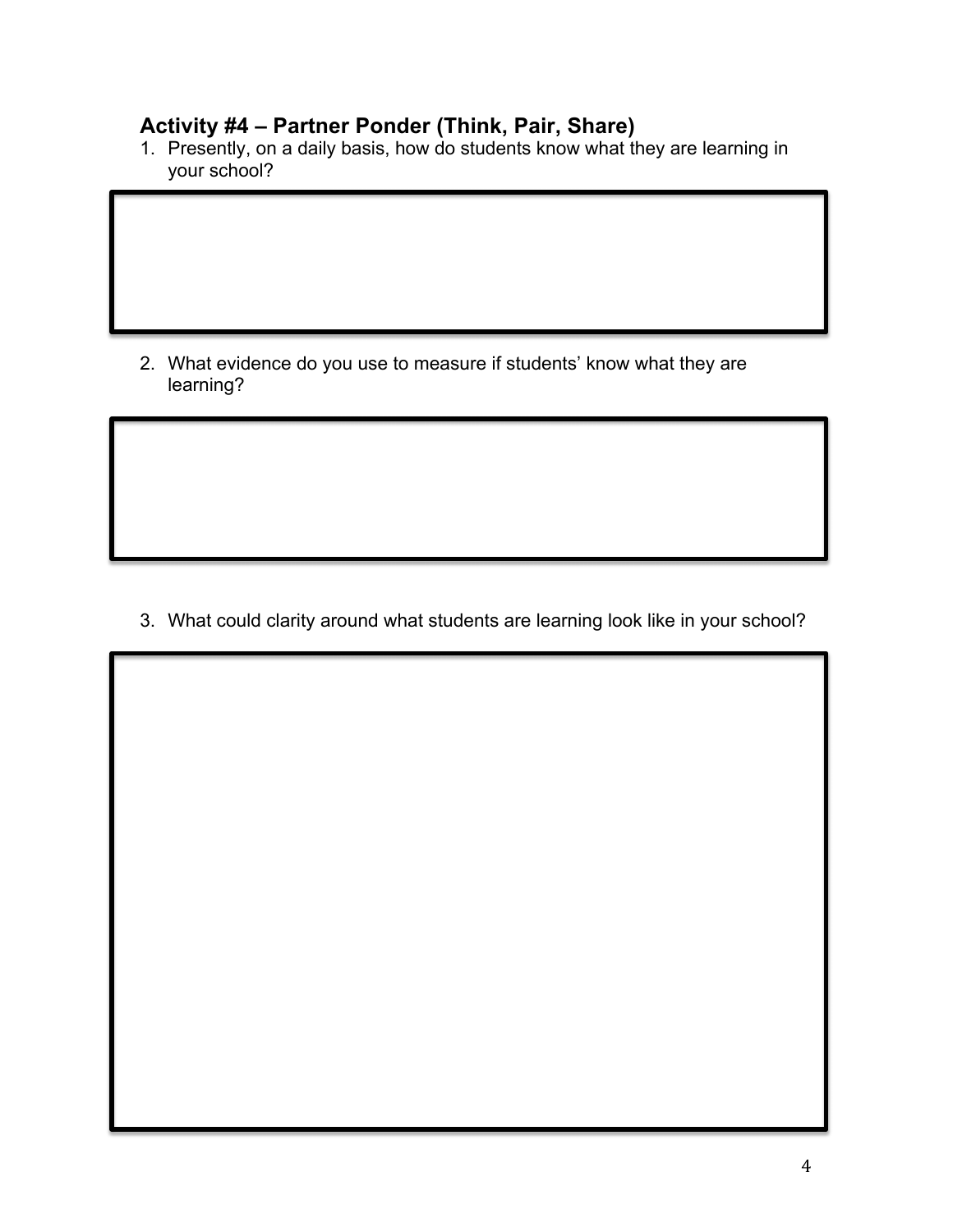# **Formative Walkthrough**

| <b>Physical Space</b>                                                                                                                                                | <b>Effective</b> | <b>Emerging</b> | Un-<br>satisfactory |
|----------------------------------------------------------------------------------------------------------------------------------------------------------------------|------------------|-----------------|---------------------|
| Classroom is clutter free and organized for<br>learning                                                                                                              |                  |                 |                     |
| <b>Classroom Structures</b>                                                                                                                                          |                  |                 |                     |
| Learning Intention(s) and Success Criteria are<br>visible for the current lesson                                                                                     |                  |                 |                     |
| Tasks are directly aligned to stated Learning<br>$\bullet$<br>Intention(s)                                                                                           |                  |                 |                     |
| • Tasks balance surface and deep learning                                                                                                                            |                  |                 |                     |
| Students can answer the question, "What are<br>$\bullet$<br>you learning today?" with language that<br>expresses understanding of the day's Learning<br>Intention(s) |                  |                 |                     |
| Students can answer the question, "How is your<br>$\bullet$<br>learning going?" in relation to the Success<br><b>Criteria</b>                                        |                  |                 |                     |
| • Worked examples, scoring guides, rubrics,<br>and/or anchor charts exemplifying the Success<br>Criteria are on display                                              |                  |                 |                     |
| Current student-created work is displayed with<br>$\bullet$<br>evidence of feedback                                                                                  |                  |                 |                     |
| Evidence of the use of MS<br>$\bullet$<br><b>Standards/Frameworks is visible</b>                                                                                     |                  |                 |                     |
| Evidence for communicating progression in<br>$\bullet$<br>learning is visible                                                                                        |                  |                 |                     |
| <b>Additional Feedback:</b>                                                                                                                                          |                  |                 |                     |
| <b>Artifacts</b>                                                                                                                                                     | <b>Effective</b> | <b>Emerging</b> | Un-<br>satisfactory |
| Current lesson plan is visible<br>$\bullet$                                                                                                                          |                  |                 |                     |
| • Current substitute binder (plans, activities,<br>instructions) present                                                                                             |                  |                 |                     |
| <b>Student Goals</b>                                                                                                                                                 |                  |                 |                     |
| Students can answer "Where to next?" in<br>$\bullet$<br>relation to their attainment of the <b>Success</b><br><b>Criteria</b>                                        |                  |                 |                     |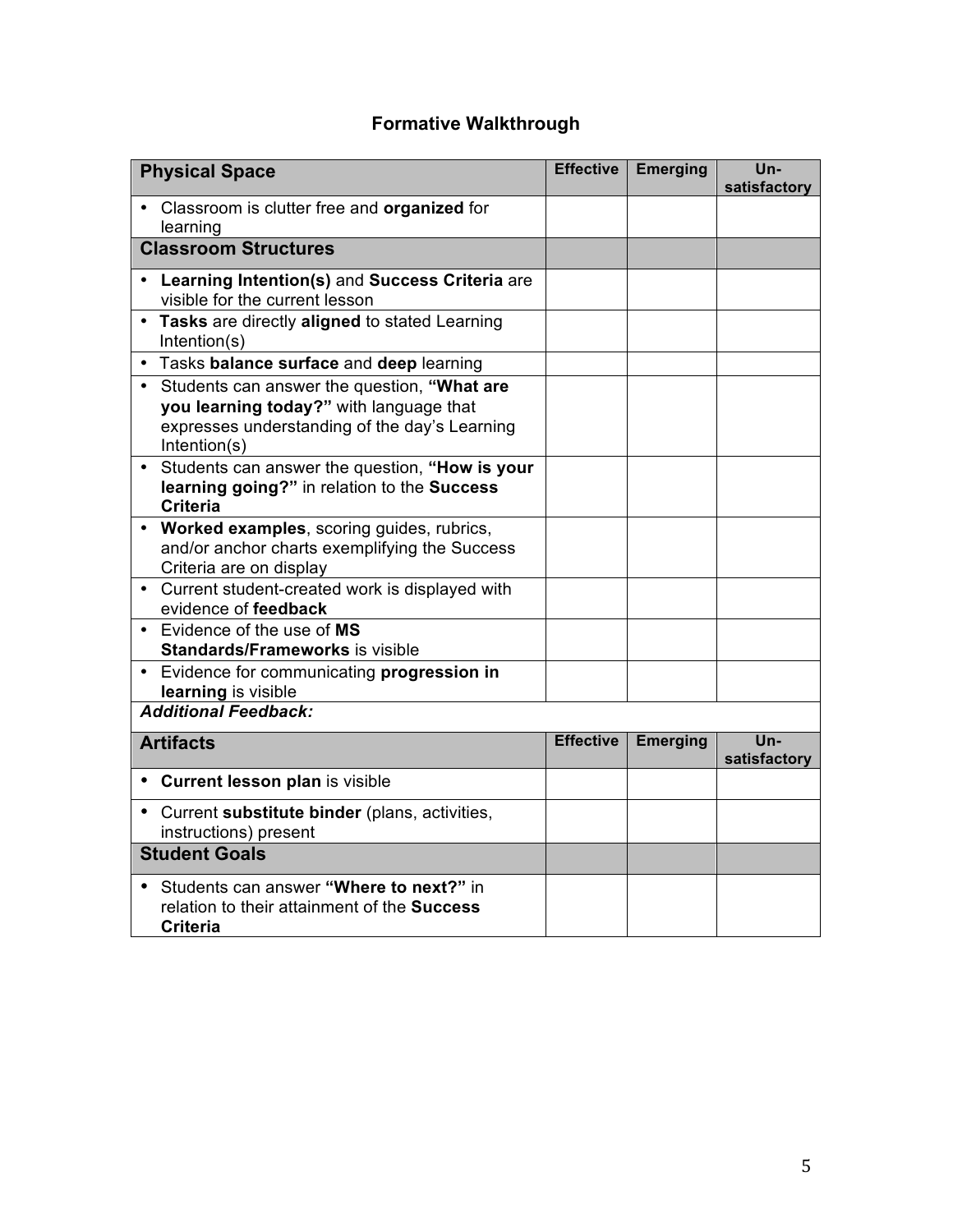## **SECTIONAL REFLECTIONAL Understandings for Practice in Your Setting**

**Directions:** *Looking back at what you learned in Section One, what are the one or two most significant understandings you gained? Please take a few moments and supply—in the space below—these key understandings.*

**My Section One Understandings**

# **SECTIONAL REFLECTIONAL Implications for Practice in Your Setting**

**Directions:** *As you reflect on what you learned from Section One, what do you think will specifically apply to your setting? Please take a few moments and supply—in the space below—any key implications for your practice.*

### **My Section One Implications**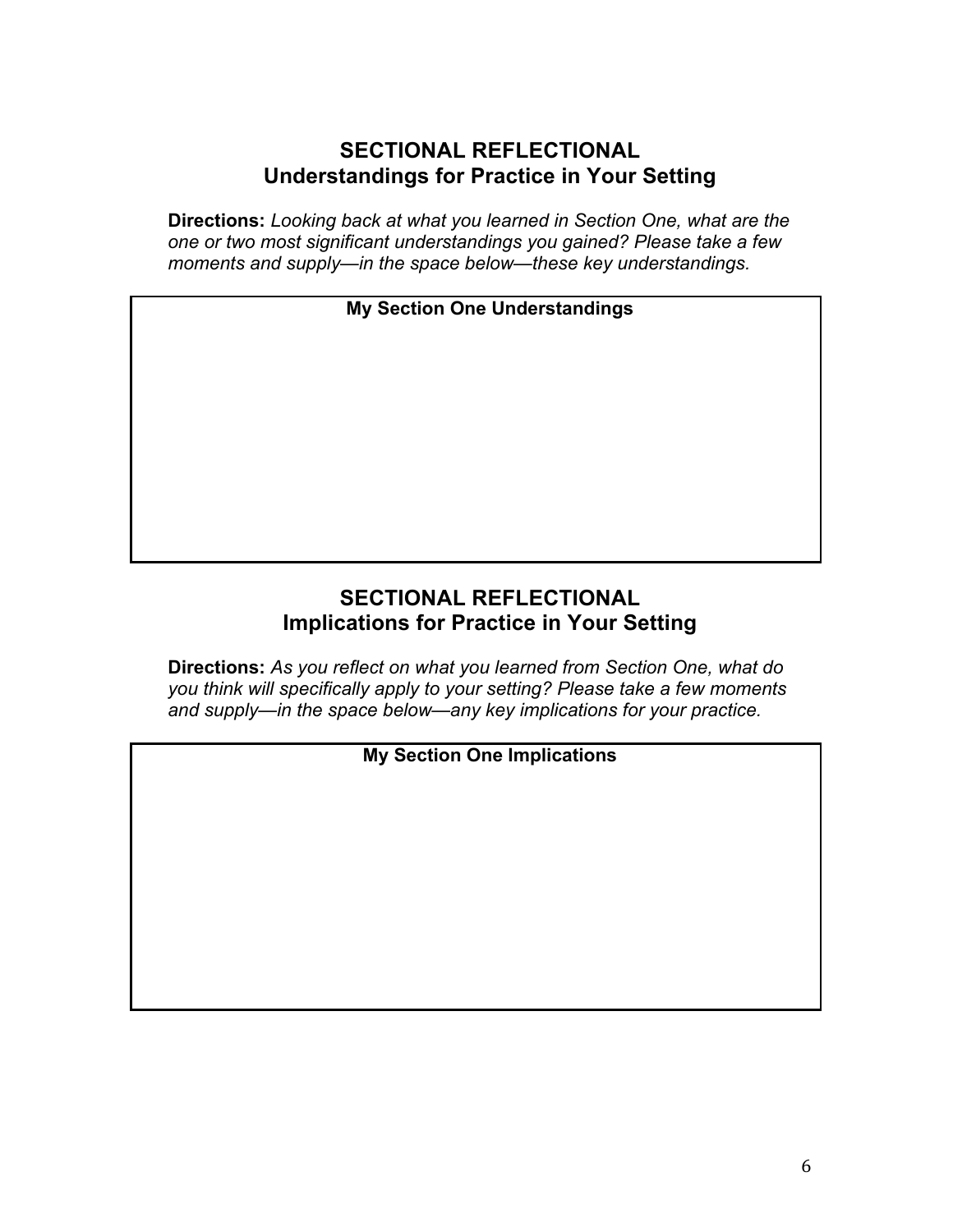# **Section II. Why PLC?**

Steps for Creating a Successful Learning Environment:

- **1. Categorize the content standards.** Within the content frameworks, or pacing guide if one exists, identify which standards are "critical", "important", and "nice to know." No more than 50% of standards should be identified as "critical" and not more than 20% as "important." A red-light scheme can be helpful with red signifying "critical", yellow "important", and green the "nice to know" standards.
- **2. Vertically align 7-12 the "critical" standards for all content areas.** Determine if there are gaps, overlaps, or omissions. What do we commit to all students having mastered when they exit the grade?
- **3. Create a Curriculum Map or Long-term Plan.** Once standards are categorized, place them in an order that makes instructional sense. These units of standards normally last 3-4 ½ weeks. Make sure to place the "critical" and "important" standards in more than one unit to facilitate mastery. Also, any one unit should not contain more than 3 or so "critical" standards.
- **4. From the long-term plan, create a syllabus (short-term plan) for the course.** This can help serve as an advance organizer. This should also guide the weekly plan.
- **5. Develop a system for formatively assessing the most critical skills as you teach to guide discussions in the PLCs.** Ideally this scheme will help PLCs identify students that are "at mastery", "close to mastery", and "far below." Thus specific strategies can be developed based on the needs of these three different groups of students. These decisions can be based on adjustments planned by the following types of formative assessment:
	- a. Pre-/Post-
	- b. Near future
	- c. In the moment
- **6. Create the Learning Intentions and Success Criteria that will guide the learning for students.** Decide on the best activities, tasks, and strategies for teaching the Learning Intentions.
- **7. Clearly define for students what the Success Criteria are for the specific intended Learning Intentions.** Utilize the Learning Intentions and Success Criteria to promote self- and peer-assessment, as well as high quality instructional feedback.
- **8. Continue to formatively assess the most critical skills as you teach to guide discussions in the PLCs.** Ideally this scheme will help PLCs identify students that are "at mastery", "close to mastery", and "far below." Thus specific strategies can be developed based on the needs of these three different groups of students. These decisions can be based on adjustments planned by the following types of formative assessment:
	- a. Pre-/Post-
	- b. Near future
	- c. In the moment
- **9. Develop a common assessment for summatively assessing the success of the teaching.** Ideally, there is a "buffer" of a day or two between the **Post**assessment so that students can be remediated on those skills that they are yet to be proficient on and those students already at mastery can be accelerated to content at a higher level.
- **10. All teachers and students should be able to answer 3 questions:** Where am I going? How am I going? Where to next?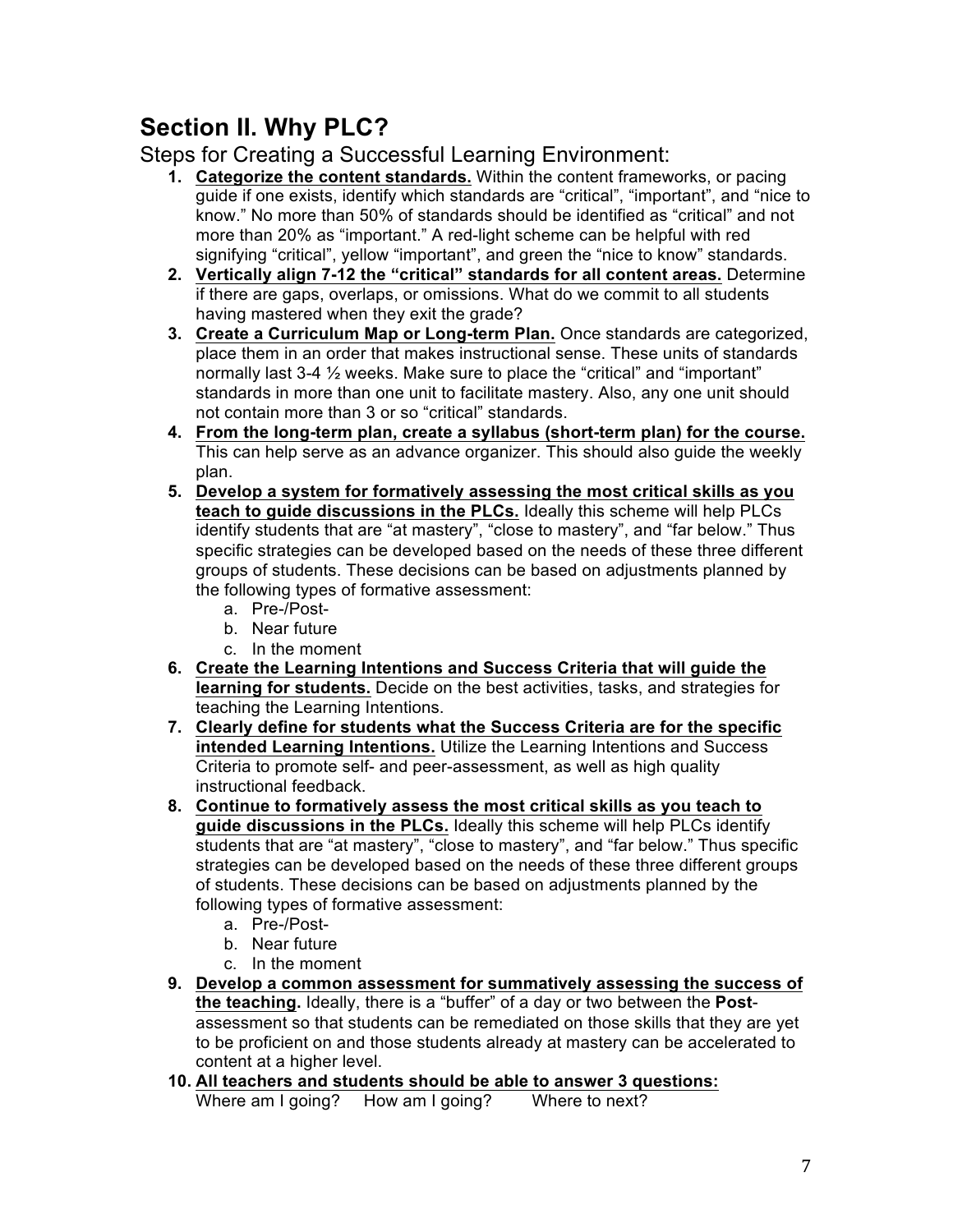**The Focus Model, B.R. Jones, PhD – Corwin, 2014**



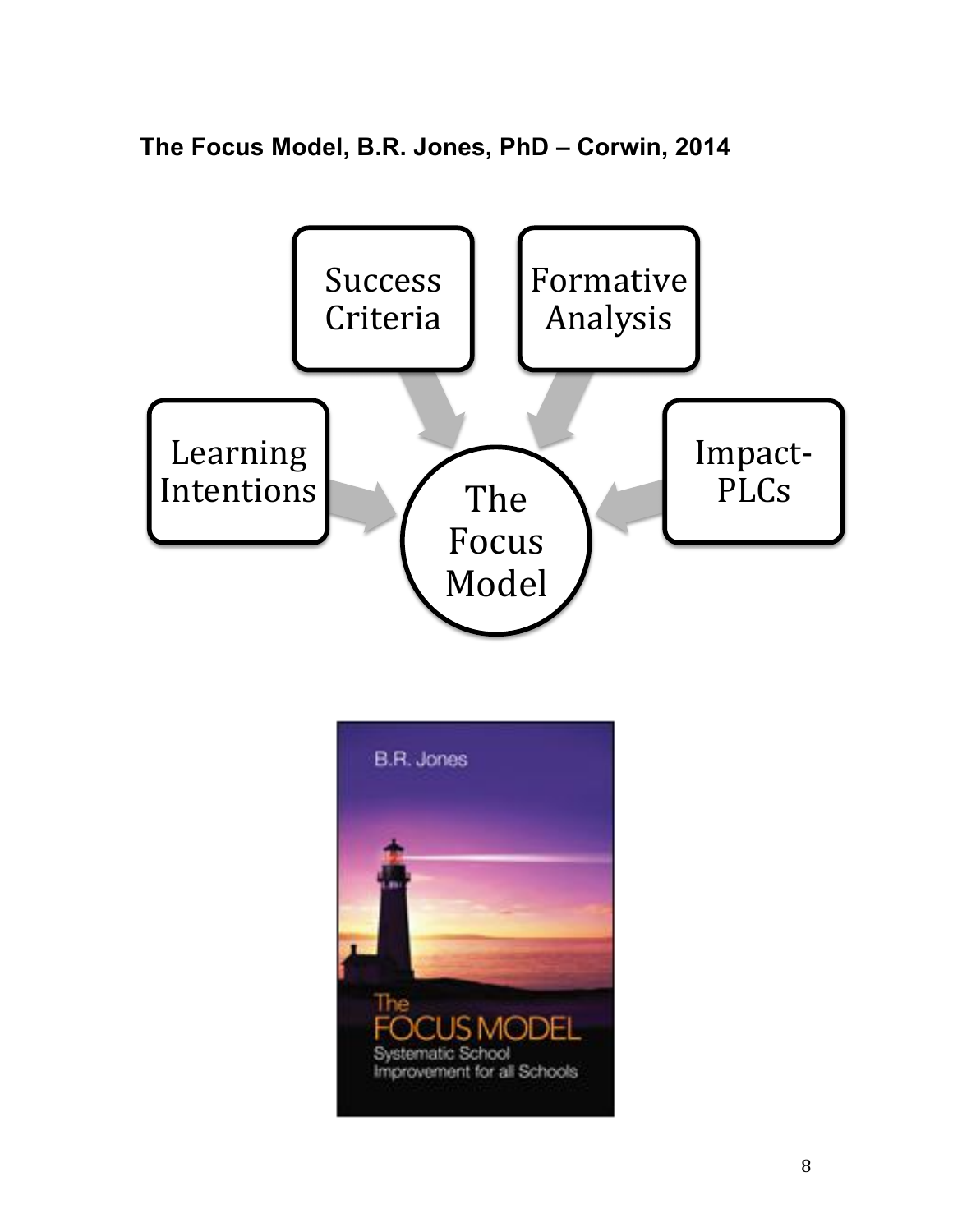# **Activity #5 – Think, Pair, Share**

1. Presently, how do the teachers in your school 'know their impact'?

2. How might teachers and/or students use formative assessment data in your school to improve learning?

3. What questions guide the learning in your school's professional conversations?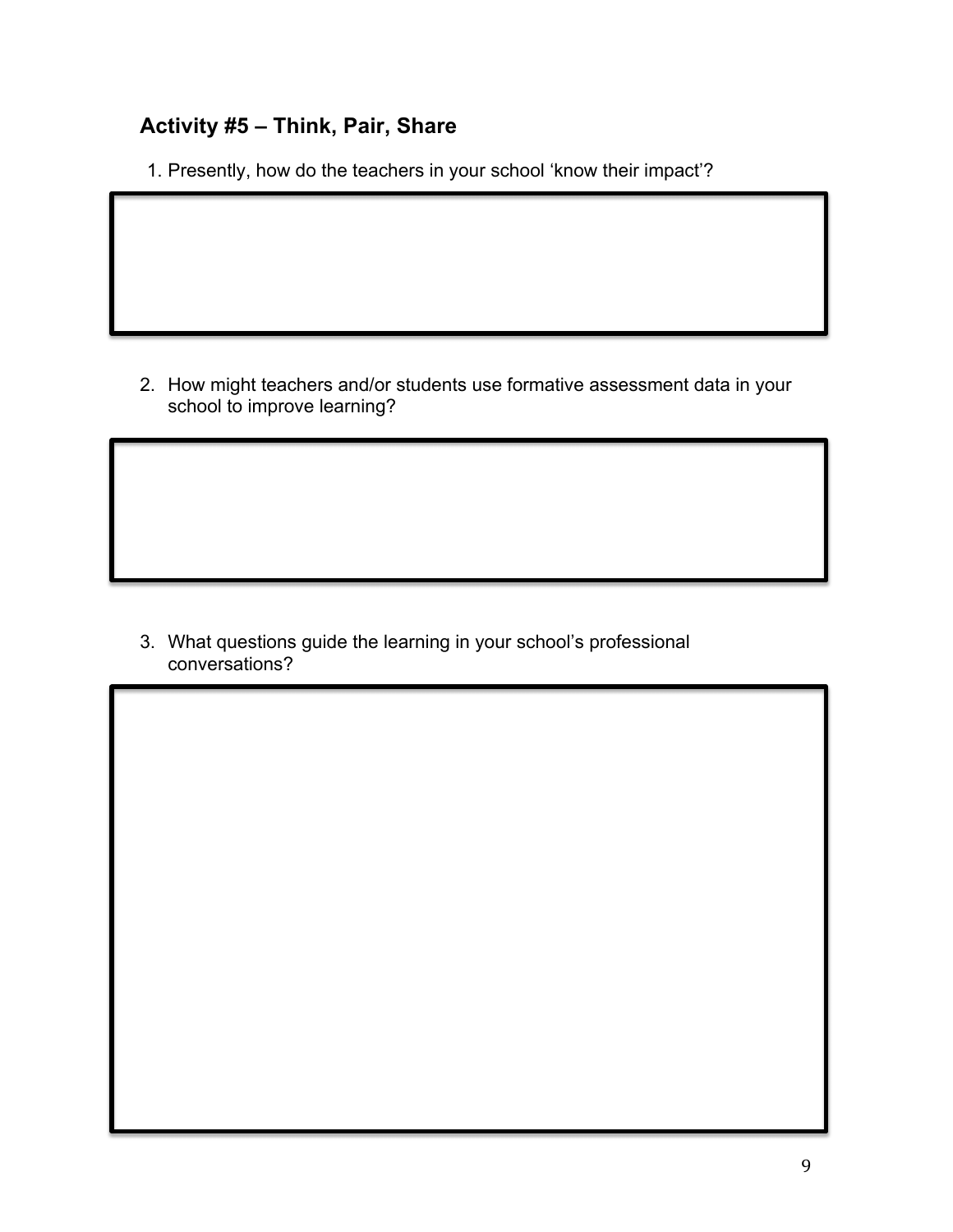# **SECTIONAL REFLECTIONAL Understandings for Practice in Your Setting**

**Directions:** *Looking back at what you learned in Section Two, what are the one or two most significant understandings you gained? Please take a few moments and supply—in the space below—these key understandings.*

**My Section Two Understandings**

## **SECTIONAL REFLECTIONAL Implications for Practice in Your Setting**

**Directions:** *As you reflect on what you learned from Section Two, what do you think will specifically apply to your setting? Please take a few moments and supply—in the space below—any key implications for your practice.*

### **My Section Two Implications**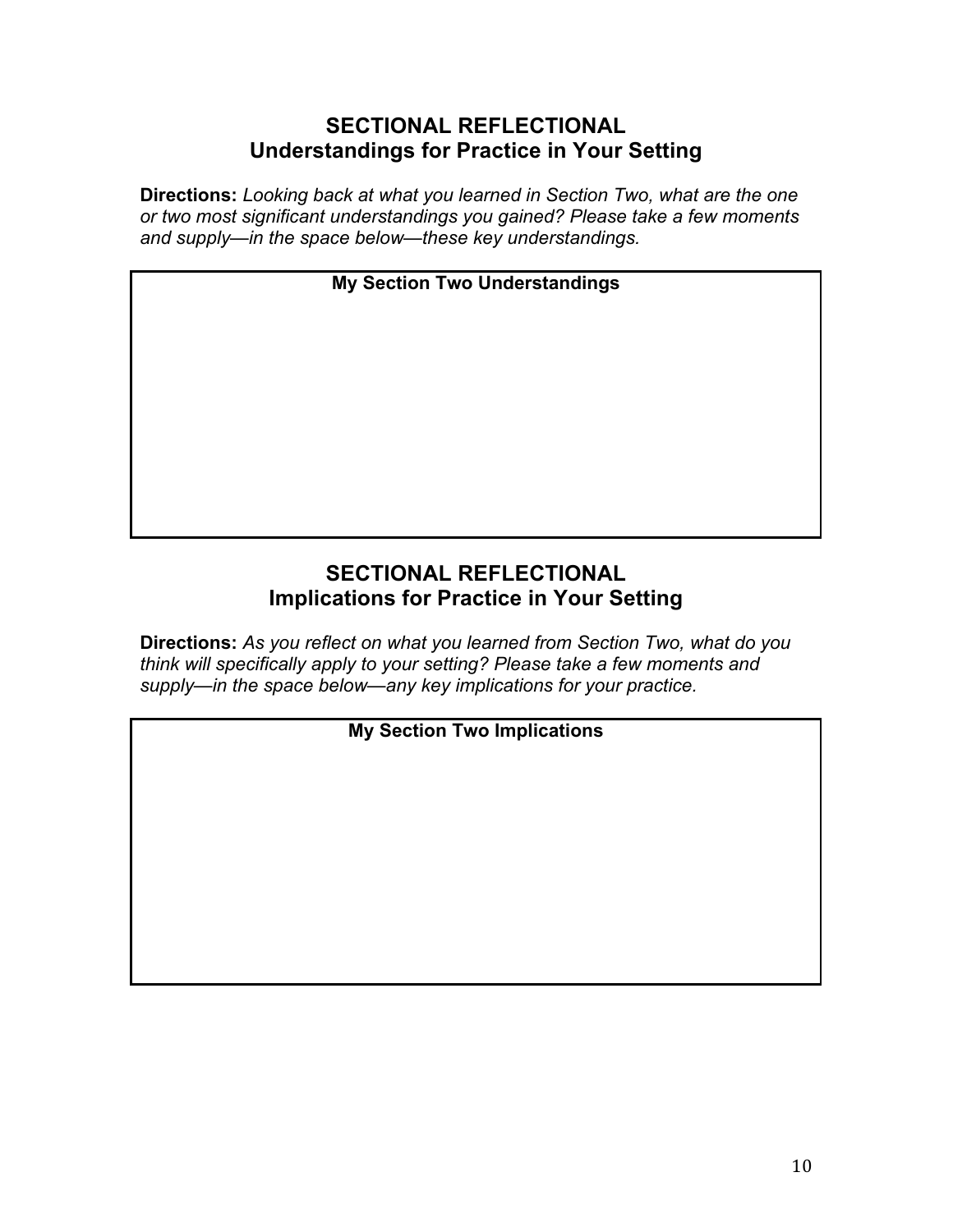## **Activity #6 – Definitional Decisiveness**

| Describe in Your Own Words What "Achievement" and "Progress"<br><b>Means:</b> |  |  |  |  |  |
|-------------------------------------------------------------------------------|--|--|--|--|--|
|                                                                               |  |  |  |  |  |
|                                                                               |  |  |  |  |  |
|                                                                               |  |  |  |  |  |
|                                                                               |  |  |  |  |  |
|                                                                               |  |  |  |  |  |
|                                                                               |  |  |  |  |  |

# **Activity #7 – Tantalizing Tasks to Take Progress More Seriously**

Jigsaw – Meet with four new colleagues whom you have not spoken to if possible. Divide the four tasks on pages 11 – 15 amongst you. Each take a task and complete the Conversation Template on page 16 for the task they have individually. Once all have finished analyzing their task, each group member will take time to share the key points and implications they took away from their reading.

#### **TASK 1: SHIFT THE NARRATIVE**

From 'fixing the teacher' to collaborative expertise

The current debate is very much focused on the 'teacher', but such an approach places too much responsibility on one person. It falsely implies that if only we can 'fix the teacher', all will be well; it ignores the many other influences and conditions of success outside the control of the individual teacher. There is no way that a system will make an overall difference to student achievement by working one teacher at a time.

Instead, the onus needs to be on everyone working collectively to improve student achievement: the teachers, the school leaders, the other adults in the schools (such as teaching aides), the parents (and voters), the policy-makers and the students.

#### From standards and achievement to progression

Perhaps most urgent is the need to reframe the narrative away from standards and achievement and to move it towards progression. This is not to say that high achievement and high standards are not desired, but the way to get there is through a narrative focused on progress. Many Western countries have an obsession with 'value added', and this is a powerful and worthwhile statistical method aimed to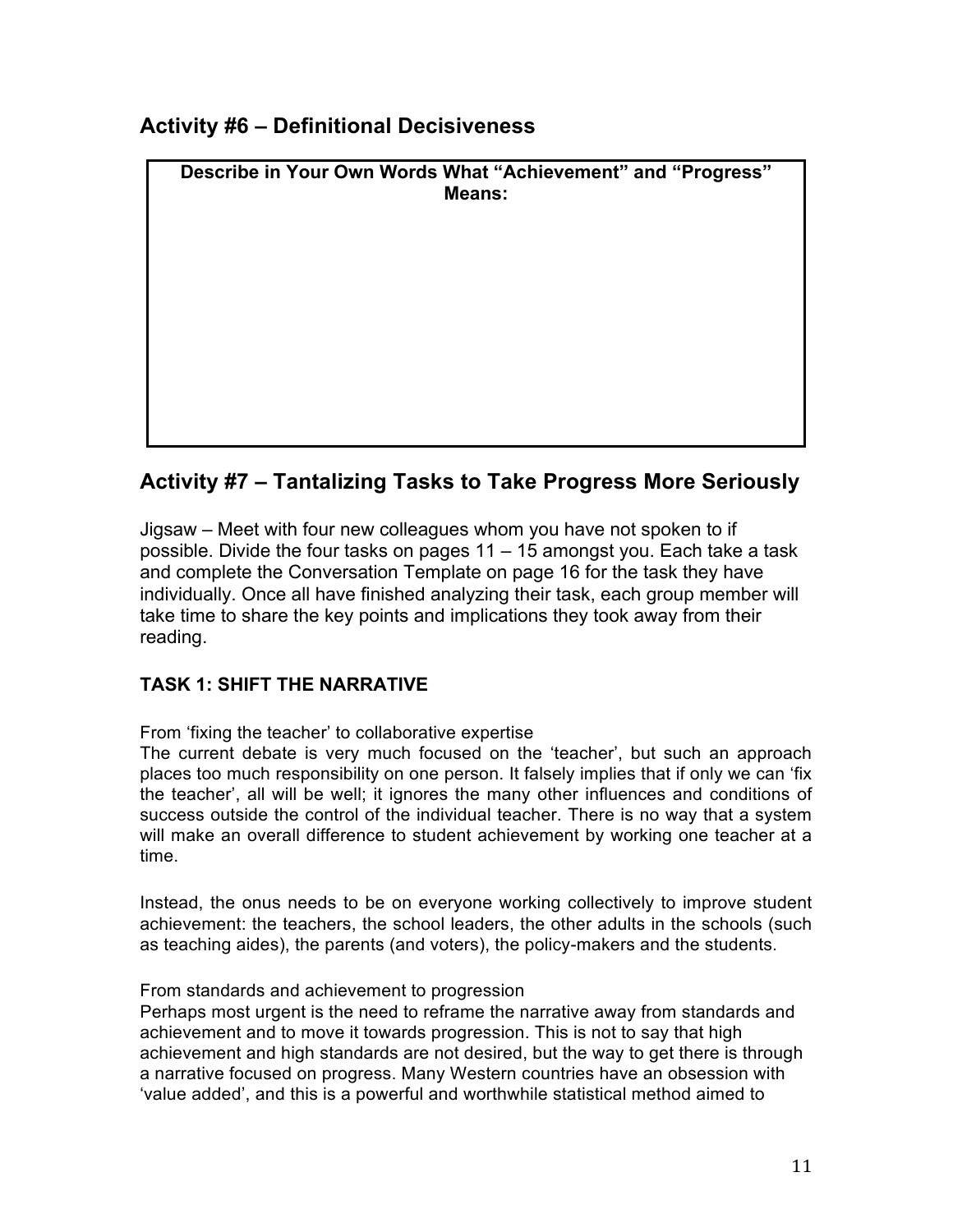evaluate progress. There are many value-added models, and they should be used as part of the arsenal to measure progress. However, too often they are used to make causal claims, to make claims related to one source such as 'a teacher' and are not triangulated with other evidence of progress.

There are many other ways for teachers and school leaders to document progress in learning; and there are many other critical outcomes besides the usual academic measures that matter. As I argued in my previous paper, the measure of progress needs to be framed as 'at least a year's growth for a year's input' or 'every child deserves at least a year's growth for a year's input'.

Let's move to the other tasks at hand…

#### **TASK 2: SECURE AGREEMENT ABOUT WHAT A YEAR'S PROGRESS LOOKS LIKE**

There needs to be debate and agreement among educators about what a year's progress looks like. It may be easier in some subjects than others. For example, when I analyze many countries' national or standardized tests in reading and numeracy, the typical growth effect-size per year is about 0.40 (higher in earlier years and lower in high schools). This average of 0.40 can be used, among other indicators, as an expected level of growth per year – with the usual cautions about context. So, in this sense, we can begin to know what an average year's progress should look like.

In subjects such as arts, music and physical education (where there is a history of fewer standardized measures calibrated over time), it is worth conducting standards-setting sessions with teachers as this can lead to decisions about expected yearly growth. For example, teachers could be asked to bring two anonymous pieces of student work showing growth over three-plus months. They would then be asked to place the work along a curriculum-year line and have a robust discussion about progression based on the teachers' judgments of growth and whether this progress is sufficient. This can lead to healthy debates about 'what it means to be good at –' and the development of a common conception of progress among teachers.

Indeed, this development of a common conception of progress is the key to accelerating progress. When teachers have different conceptions or expectations about what 'challenge' in the curriculum means, this can have a profound negative impact on students. If, for example, a teacher of a Year 6 class has a lower expectation of progress than a Year 5 teacher, it is highly likely that the students in the Year 6 class will not advance as much as in the Year 5 class – contributing to the lack of progress.

One of the major advantages of benefiting from the collective wisdom of all teachers and school leaders in and across schools is that this can reduce the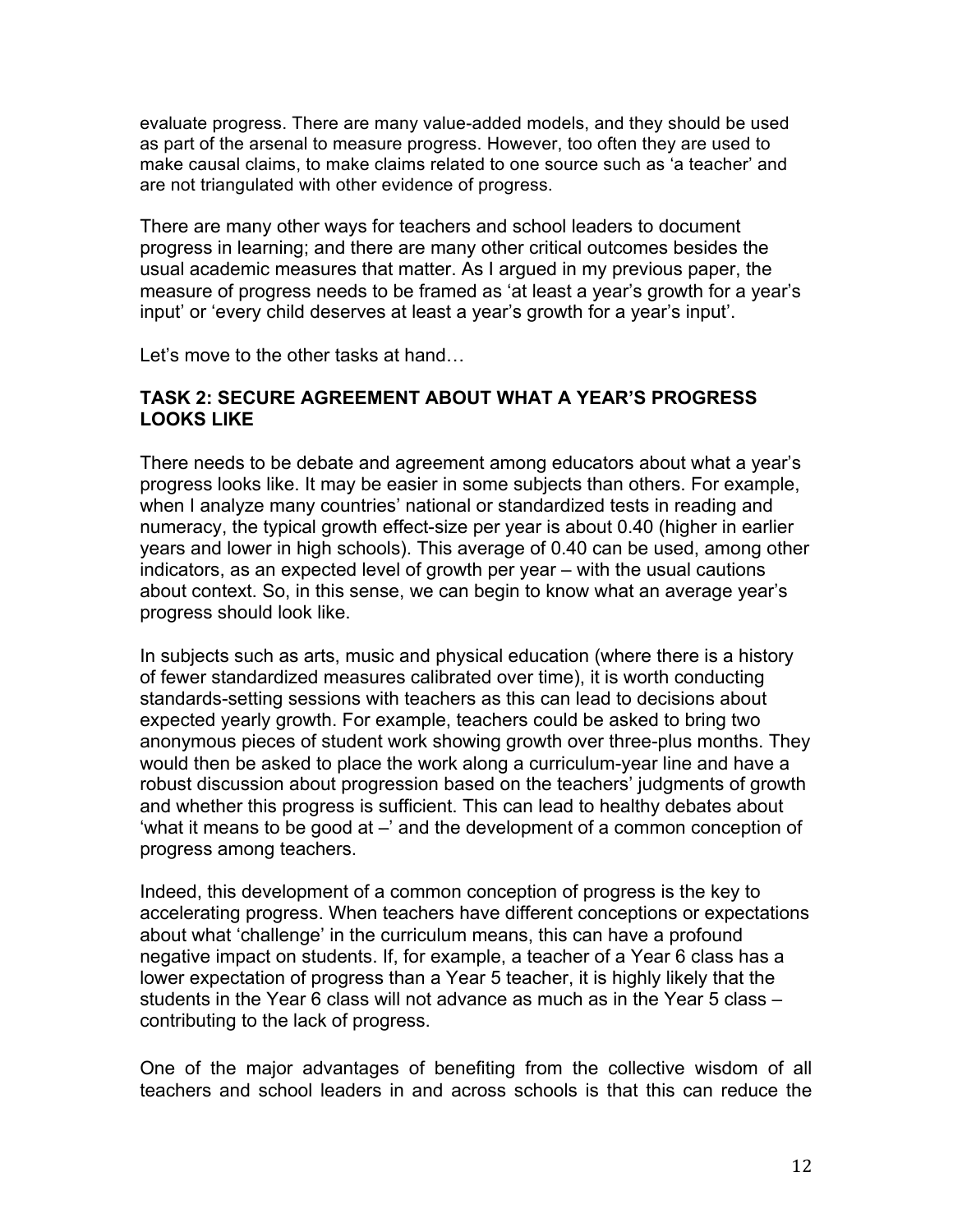variability in teachers' understanding of challenge and progression for students. For example, New Zealand secondary-school teachers were thrust into a major dilemma when the high-stakes examination system was dramatically changed. It took some years of disasters before appropriate moderation was introduced, with worked examples for all units of work (and a description of why a piece of work was rated Excellent rather than Merit, Merit rather than Achieved, and so on).

Now, despite the remarkable diversity across the country, it is possible to go into any secondary school in New Zealand and there is confidence in the comparability of how teachers evaluate challenge and progress – and there has been a steady increase in the percentage of students attaining the qualification. This is a major credit to teachers', school leaders' and system professionalism and their commitment to work together to resolve an important issue.

In the past few years, New Zealand has undertaken a similar shake-up in the primary-school years. The premise of the system is that the day-to-day decisions teachers make in their judgments about performance are the critical unit of interest. Teachers are asked to account for their 'overall teacher judgments' in the major domains – if they rely solely on tests, they fail; if they use no tests they fail – they must defend their day-to-day judgments about the interpretation of the meaning and consequences of evidence from multiple sources. The data show the remarkable inconsistency in these judgments. New Zealand now faces a decision: blame the data, hide it and go back to personal and unique judgments, or do the same as was done in the secondary schools and introduce moderation, worked examples and collaboration to decide what it means to progress across different levels of the curriculum.

Figure 3.1 is one way to illustrate the importance of the progression notion. The y-axis depicts achievement, and the line in the middle is some agreed benchmark of achievement (e.g., at or above standard). The x-axis depicts progress, and the line in the middle is some agreed benchmark of progress (e.g., effect-size of .40, average within the school). Schools (and classes, and students) can then be placed into one of these quadrants.

For example, across all secondary schools in Victoria (Australia), 27 per cent are cruising (high achievement but limited progress), 10 per cent are growing (high progress but limited achievement), 18 per cent are low progress and low achievement, and 45 per cent are in the optimal zone (more than average achievement and more than a year's growth for a year's input).

Students can be located on the same grid. This shows why a one-policy-fits-all approach is unlikely to work: schools, teachers and students in each cell are likely to have different trajectories to move into the optimal zone. In one jurisdiction where I analyzed all their school onto this matrix, it was discovered that the city schools where most country parents sent their children to board were in the 'cruising' zone, whereas their local schools were 'growth' schools. Parents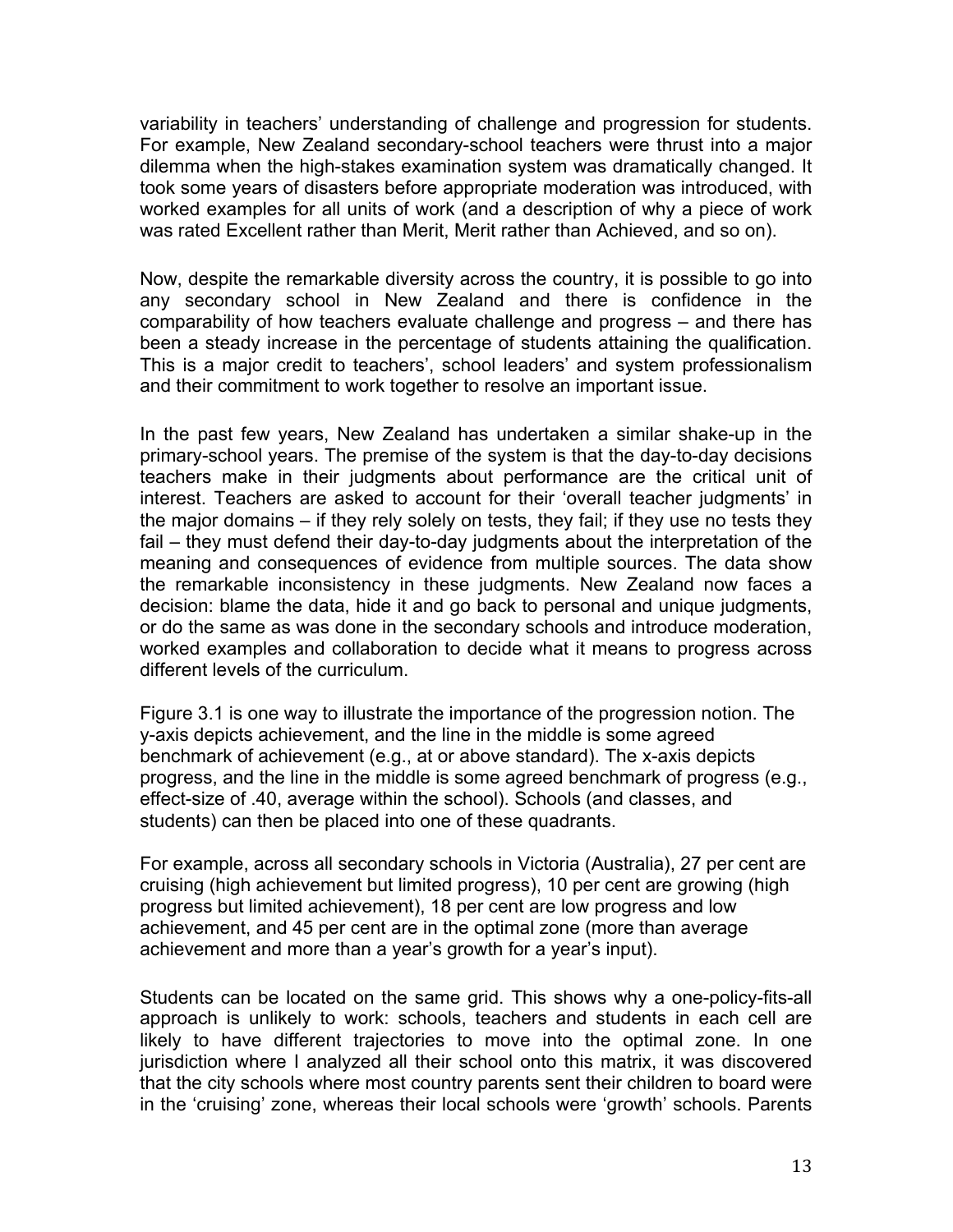had been conned into thinking the 'better schools in the city' were more effective than their local schools because they viewed high-achieving schools as more powerful than schools that could progress students at a faster rate of learning.

In another example, I visited a Victoria school that for the past four years had been in the top five growth schools in the state. Yes, it was in a lower socioeconomic area and the average achievement scores were not above the state mean, but it was doing well. Unfortunately, the next principal was only able to see the 'low achievement', not the tremendous growth, and was set on dismantling the remarkable success of the school.

*Figure 3.1* A two-by-two diagram illustrating the notion of progression and proficiency.

| Achievement                    | <b>High Achievement/Low</b><br><b>Progress</b> | <b>High Achievement/High</b><br><b>Progress</b> |  |  |
|--------------------------------|------------------------------------------------|-------------------------------------------------|--|--|
| <b>High</b><br>LOW             | Low Achievement/Low<br><b>Progress</b>         | <b>Low Achievement/High</b><br><b>Progress</b>  |  |  |
| <b>Progress</b><br>High<br>Low |                                                |                                                 |  |  |

#### **TASK 3: EXPECT A YEAR'S WORTH OF PROGRESS**

In the course of my Visible Learning research, I have found that the greatest influence on learning is the expectations of the students and the teachers. Further, recent research by Rubie-Davies (2014) shows that a teacher typically has high, medium or low expectations for all the students in their class, with the students of high-expectation teachers being very successful in achieving their teachers' expectations and the students of teachers with low expectations being similarly successful at making lower gains.

It is unfortunate that by the age of eight so many students have learned their place in the achievement hierarchy of the classroom and are satisfied to keep achieving at that level in the hierarchy. If they received a C grade last time, they expect (as do many of their teachers) to keep achieving a C grade. It should be a major role of schools to assist children in exceeding their expectations.

Consider those teachers who had a positive and memorable impact on you when you went through school. I have asked many audiences this question, and the modal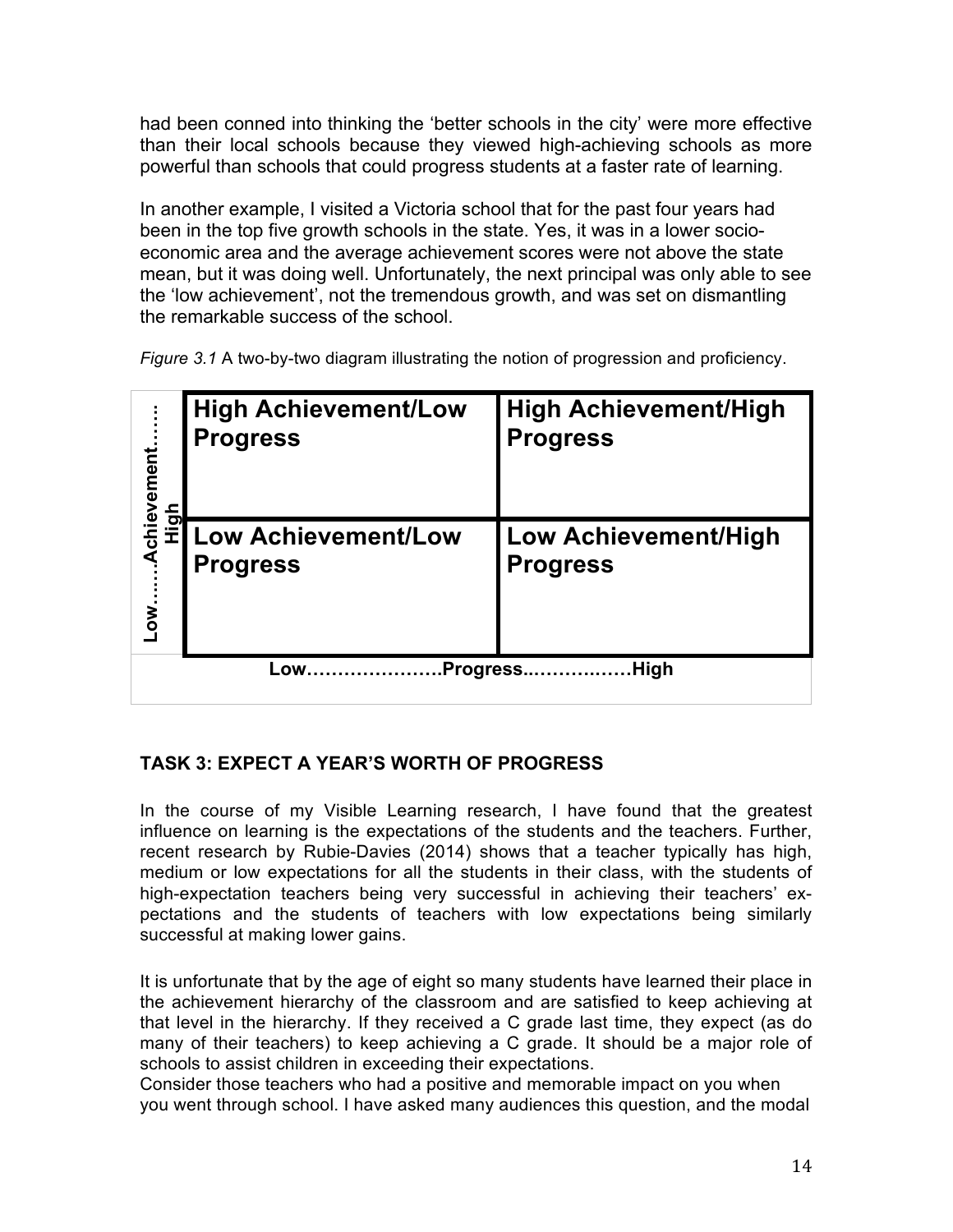answer is about two (and you had about forty to fifty through primary and secondary school, so this low number should bother our profession). Now, why did those two have such an impact? Typically it is because they wanted to turn you on to their passion (whether it was literature, math or music), and, through this passion, they saw something in you that you may not have seen in yourself. Through them you were able to learn and go beyond what you thought you could achieve. These teachers help us raise and exceed our expectations, which helps turn us on to learning.

#### **TASK 8: LINK AUTONOMY TO A YEAR'S PROGRESS**

It is a myth that all teachers are equal in their impact on student learning: every student knows this, every parent knows this, and every teacher knows this. But so much of our policy development, our rhetoric and our school discussions are based on this myth. The key is to challenge the myth without causing a negative backlash, to promote a profession that can grow in expertise and to capture the high ground of teaching as a profession that demands expertise.

Where teachers are enabling all students to gain at least a year's growth for a year's input, they should be given some autonomy, which they have earned. While there should never be freedom to teach 'how you wish' (any more than there is freedom to do surgery in any way you wish), such high-impact teachers should be studied to understand why they are so effective. My Visible Learning research has shown that such teachers have particular mindsets that are worth understanding and spreading.

But if there is less than a year's growth, we need to question the autonomy these teachers have. Here is where the collective wisdom of the best in the school and community of schools needs to be used, where professional learning based on the understanding of effectiveness needs to be delivered, where adherence to bestavailable-impact evidence is to be used, where evidence-based curriculum progression maps are needed, and where quality evaluation of teacher effectiveness needs to be promoted and used. Yes, the essence of many teachers' sense of professionalism is their autonomy to teach as they wish. But they do not have a right to such autonomy if they are not systematically teaching in a manner where the majority of their students gain at least a year's progress for a year's input.

The intention is not to create a binary system where some teachers can do whatever they want and others have little or no autonomy. Instead it is to create a system where leaders know their high-impact teachers so that they may create a coalition of the successful who can work together on reducing within-school variability. Further, the implication is not that we should identify teachers who are producing less than a year's growth for their students and fire them, or identify the bottom 10 per cent and fire them (if such a policy were successful there would still be a bottom 10 per cent). Rather, we need to recognize effectiveness among teachers and build a profession that allows all to join the successful.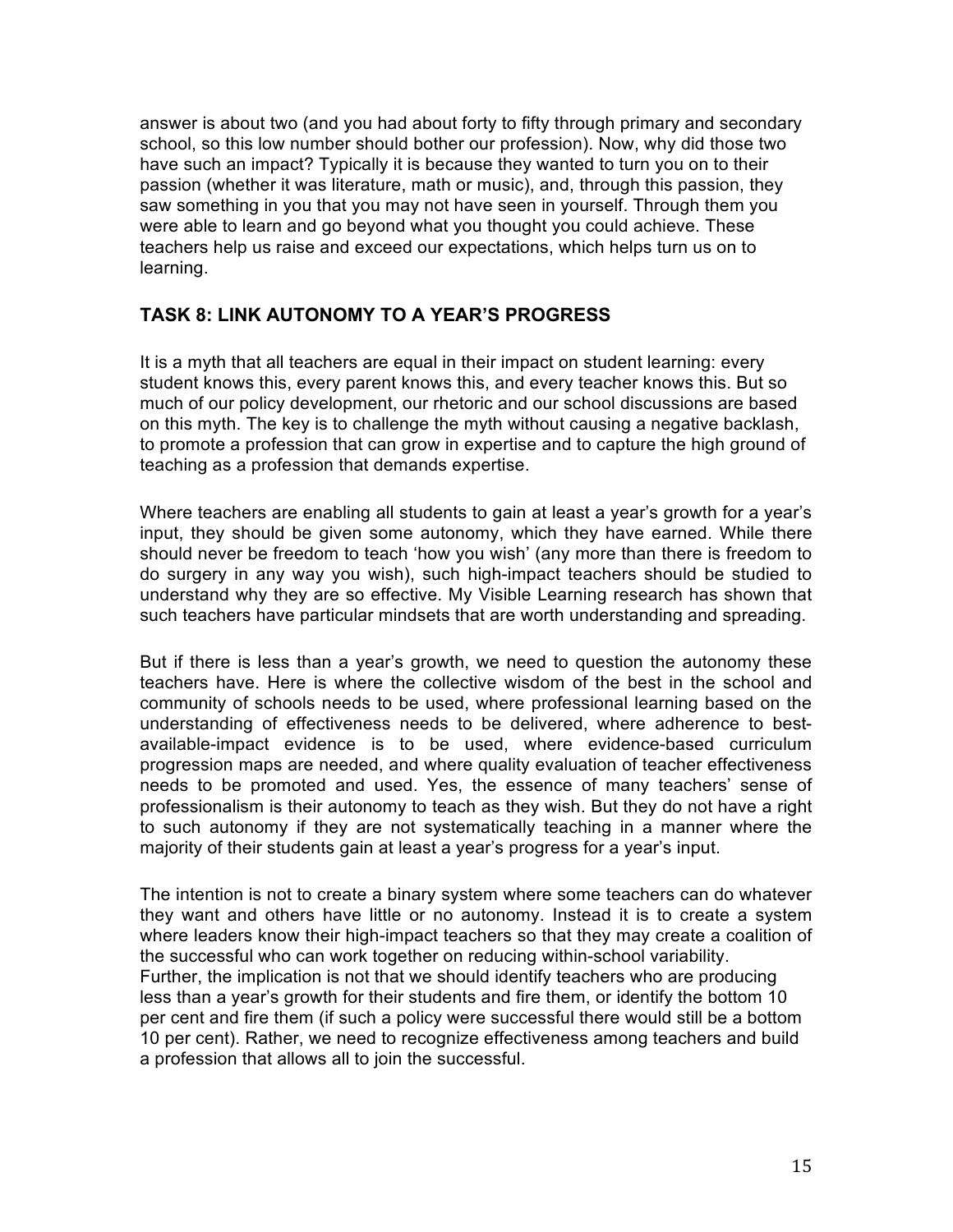# **Conversation Template**

| <b>Tasks</b>                                                                                                          | What:<br><b>Key Points</b> | So What:<br>What are the<br>implications of the<br>research for my<br>organization or<br>me? | <b>Now What:</b><br>What might I, or<br>my organization<br>do differently as a<br>result? |
|-----------------------------------------------------------------------------------------------------------------------|----------------------------|----------------------------------------------------------------------------------------------|-------------------------------------------------------------------------------------------|
| <b>TASK 1: SHIFT</b><br><b>THE</b><br><b>NARRATIVE</b>                                                                |                            |                                                                                              |                                                                                           |
| TASK 2:<br><b>SECURE</b><br><b>AGREEMENT</b><br><b>ABOUT WHAT</b><br>A YEAR'S<br><b>PROGRESS</b><br><b>LOOKS LIKE</b> |                            |                                                                                              |                                                                                           |
| TASK 3:<br><b>EXPECT A</b><br><b>YEAR'S</b><br><b>WORTH OF</b><br><b>PROGRESS</b>                                     |                            |                                                                                              |                                                                                           |
| <b>TASK 8: LINK</b><br><b>AUTONOMY TO</b><br>A YEAR'S<br><b>PROGRESS</b>                                              |                            |                                                                                              |                                                                                           |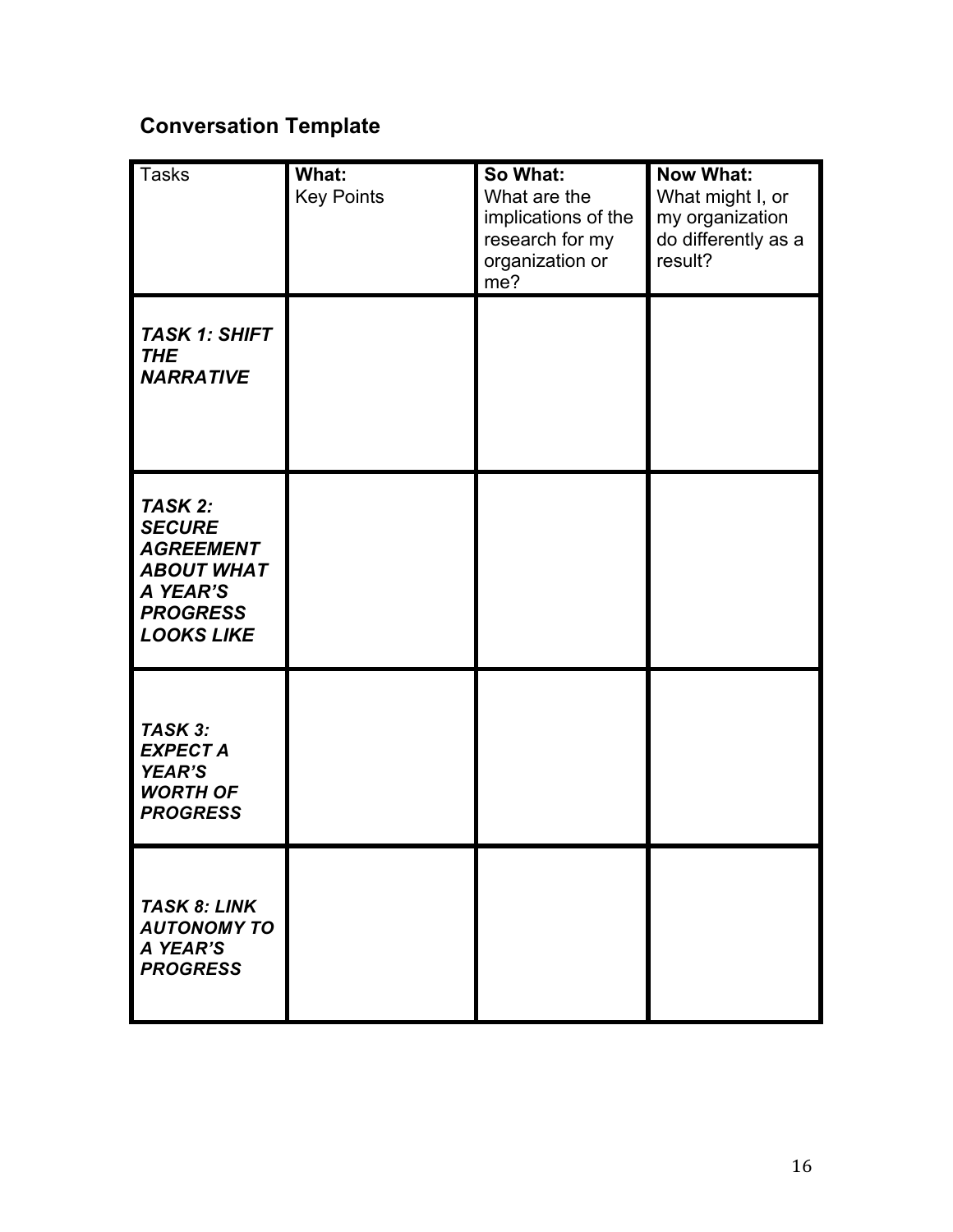## **SECTIONAL REFLECTIONAL Understandings for Practice in Your Setting**

**Directions:** *Looking back at what you learned in Section Three, what are the one or two most significant understandings you gained? Please take a few moments and supply—in the space below—these key understandings.*

### **My Section Three Understandings**

# **SECTIONAL REFLECTIONAL Implications for Practice in Your Setting**

**Directions:** *As you reflect on what you learned from Section Three, what do you think will specifically apply to your setting? Please take a few moments and supply—in the space below—any key implications for your practice.*

### **My Section Three Implications**